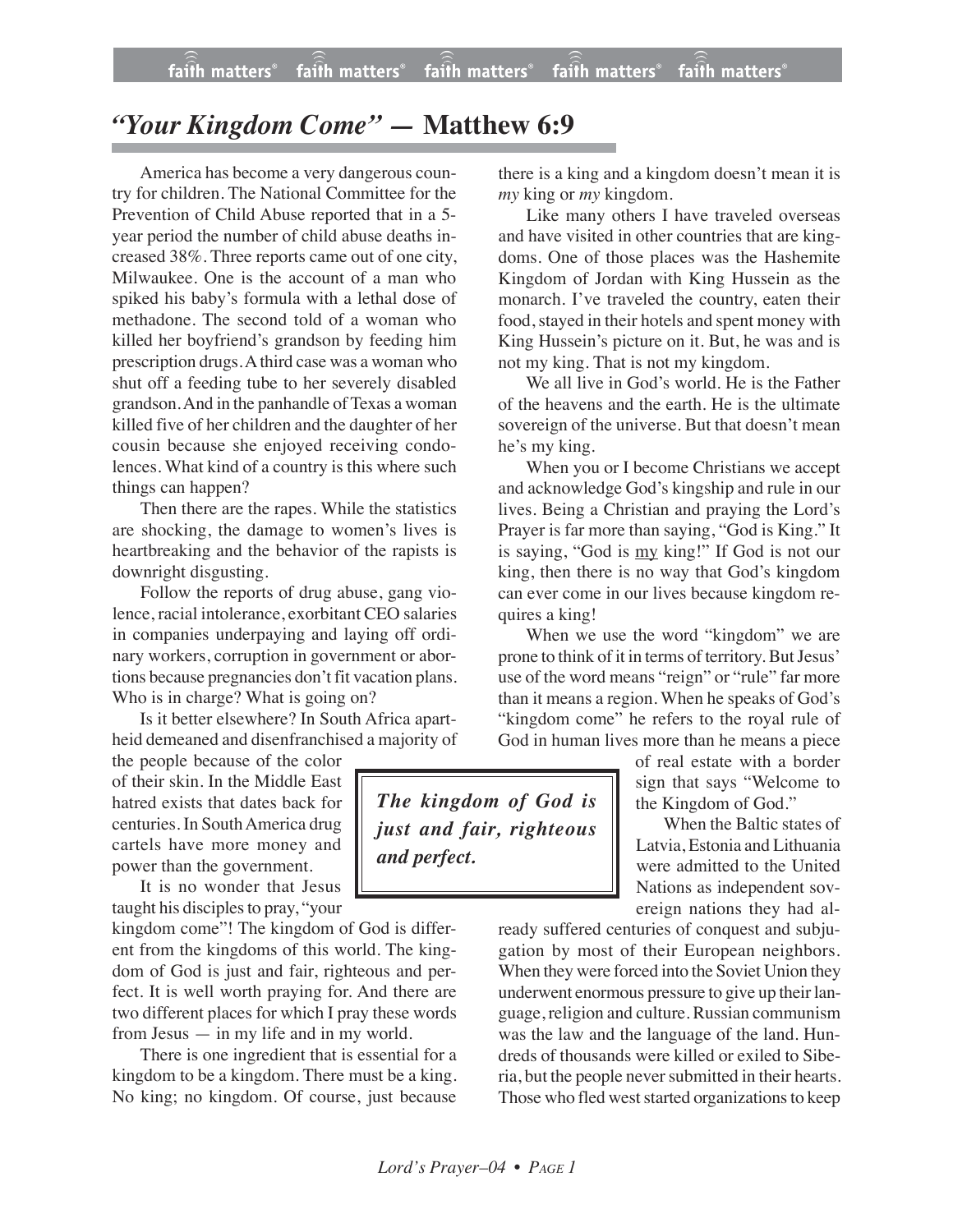their traditions and politics alive. Those who stayed behind still spoke their own languages at home and maintained the culture from generation to generation. In other words, Estonia, Latvia and Lithuania reigned in their hearts even if Soviet communism ruled in their land.

Christians are those who have Jesus Christ reigning in our lives. Evil forces may control the land in which we live. The language spoken in the street may be anti-God. The law of the land may differ greatly from the laws of the kingdom of God. But God is reigning in our hearts.

When we pray "they kingdom come" we are submitting to the reign and rule of God in our lives. That means that our first allegiance is not to the United States of America — either personally or politically. This is not always easy. Sometimes the pressures can be enormous. We have the culture drummed into us all day every day — "live for yourself", violence, injustice, obscenity, dishonesty, immorality. It's on TV, at school, at work, on billboards, in newspapers, everywhere. But Christians do not submit or conform. We pray "your kingdom come" into my life. God is our king. He gives us our orders. We live by his laws. We fight in his army. We speak his language. Our first love and loyalty is God our King!

I remember the day that my mother became an American citizen. She had lived in this country for many years, but always as an alien. (As a boy I would deliver her alien registration card to the post office every January.) When she switched her citizenship it was not by accident. It was a deliberate decision. It was a deliberate choice. She chose not only to become a citizen of this country; she chose to relinquish her citizenship in the country of her birth.

Now she is no longer an alien. She carries a United States passport. She votes in United States elections. She has all of the privileges and all the responsibilities of American citizenship.

The same is true for becoming a Christian. It is a conscious switch of allegiance from the way we were born to God himself. It happens on a specific day by a deliberate choice. We know whether we've done it or not.

Becoming a Christian is submitting to the reign of God in our lives. It means relinquishing the reign of self or anyone else. God becomes our eternal king the day we become a Christian and join his kingdom.

Has God's kingdom come to you? Are you a citizen of his reign? Did you make the deliberate conscious choice? Do you remember the day? If not, you have an invitation from the King himself. Decide today and tell his majesty King Jesus that you pledge your allegiance and submit to his reign. Pray, "thy kingdom come" — to me!

But Jesus had more than you and me in mind when he spoke these words. As valuable as we are to him as individuals, he was also concerned about the whole world. He was teaching us to pray, "your kingdom come" — to my world.

God is the rightful ruler of our world. He designed it. He created it. He owns it. Even though our world has been claimed and occupied by those who reject God and deny his claim, it is still his.

While visiting the East Coast, a friend of mine had his van stolen. It was gone for quite some time while the thieves drove it around, abused it and acted as if they owned it. It was eventually recognized by the police and recovered. My friend went to the police station and reclaimed what was rightly his while the thieves faced the punishment that was rightly theirs.

We sometimes sing a hymn entitled "This Is My Father's World". One of the lines says, "though the wrong seems oft so strong, God is the ruler yet." This is God's world! When we pray, "thy kingdom come" we are asking God to take his world back again. And he will! When God reclaims his world, he will begin a righteous reign where his will is "done on earth as it is in heaven." There will be no more child abuse. Illicit drugs will be outlawed and God will enforce the ban. Evildoers will be justly punished. Wars will be no more. Violence against others will disappear. Famine will be replaced with plenty.

God is righteous. That means that he does everything right. So when he takes back our world and institutes his reign, our world will be right. God will rule with a righteous reign. In the meantime, Christians are representatives of God's kingdom. We are the counter-culture. In some cases, we are the underground.

Truthfully, we have no more likelihood of